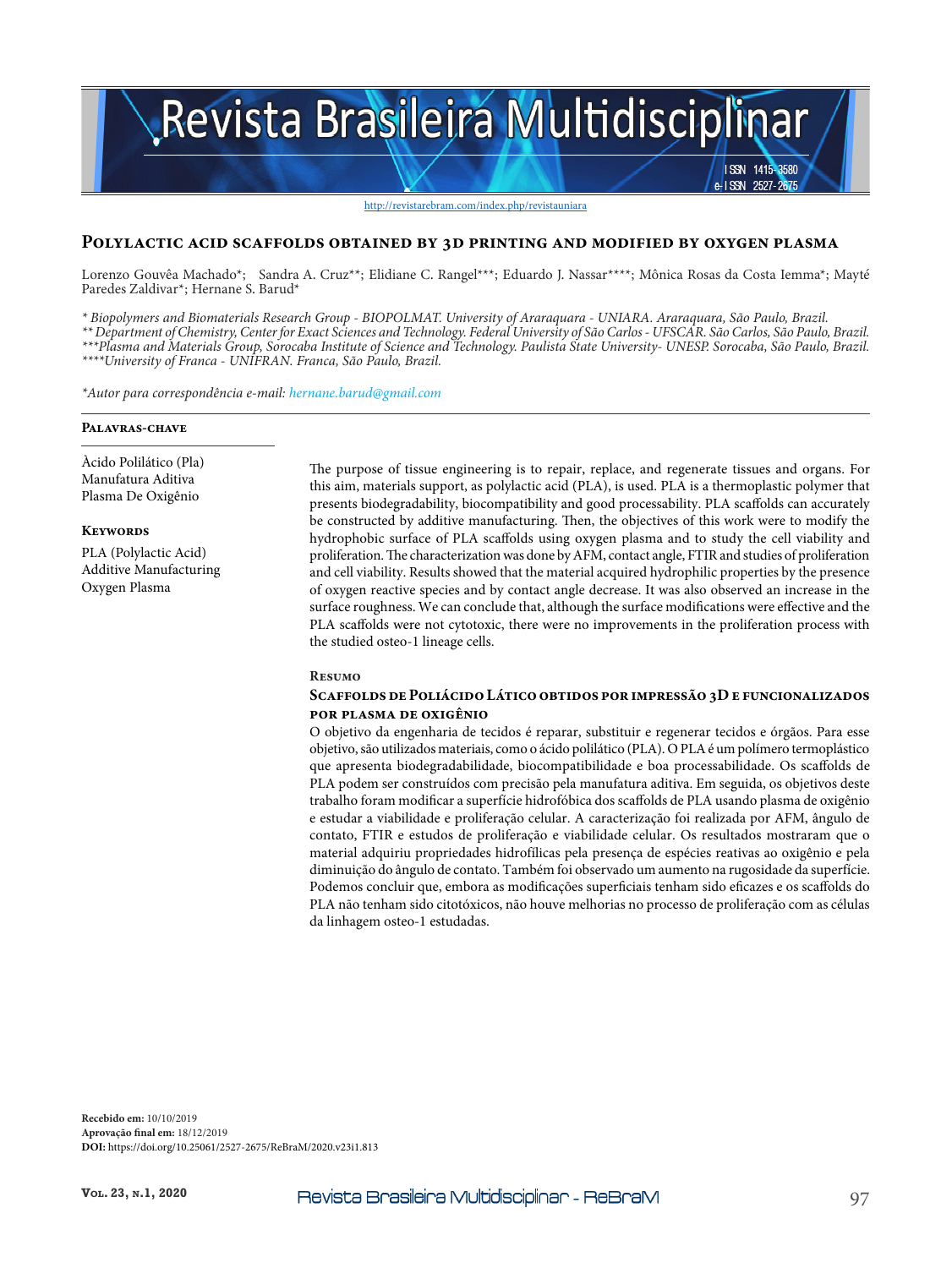## **Introduction**

Tissue engineering has frequently used polymers as a support for tissue regeneration. Moreover, for the creation of these biological supports (scaffolds), conventional techniques are used, such as fiber-bonding, solvent casting, particulate leaching, membrane lamination, melt molding, thermally induced phase separation and gas foaming. None of these conventional techniques has allowed tissue engineering to reconstruct scaffolds that mimic the extra cellular environment. However, the additive manufacturing has been in the process of being developed to meet the demand for printing complex, high volume structures with good resolution and accuracy, reducing defects and improving mechanical properties (ZEIN, 2002). It is possible to create biological supports (scaffolds) in any scale and quantity, which will tend to the personalized the needs of each patient. For this reason, scaffolds should be biocompatible, versatile and accurate in the reconstruction of diseased or lost tissues. Biofabrication, additive manufacturing and/ or rapid prototyping use the CAD (Computer Aided - Design) system. The additive manufacturing has the three-dimensional printing types: bioprinting (BI), inkjet printing (IP), laser assisted bioprinting (LAB), stereolitography (STL) and fused deposition modeling (FDM)(Bandyopadhyay, 2015). Among the various forms of three-dimensional printing there is rapid prototyping with thermoplastic filament at room temperature, with controlled extrusion and layer-layer construction(LI et al., 2015). The FDMtype additive manufacturing is a rapid prototyping (extruder), in which it is possible to obtain scaffolds with polymers that optimize tissue regeneration techniques, because of their precision of adaptation to the defect or wound to be regenerated (KODAMA, 1981; LU; MIKOS, 1996; NGO et al., 2018)

Among the synthetic polymers, there is a group that presents good properties to biomedical applications: aliphatic polyesters. These polyesters are thermoplastics and hydrolysables, important properties that validate its application as biomaterial in extensive reconstruction and to biomodulation by the host (BRAGHIROLLI, 2012; CHEN et al., 2010). The polylactic acid (PLA) is one member of this family. The PLA filaments present good advantages such as low toxicity, processability, low environmental impact, thermal stability and the possibility of bearing load. These properties make PLA a versatile material for application in tissue engineering as scaffold, for example it can be customized to repair bone defects (MORENT et al., 2011; Bose and Amit, 2012). The scaffold construction by FDM does not use solvents, so a multitude of materials can be constructed by printing PLA filaments (LU; MIKOS, 1996; NGO et al., 2018).

One of the PLA limitations is related to its hydrophobicity. This leads to a lack of cell recognition signals (YEH et al., 2015). Therefore, strategies for modifying the scaffold surface can be achieved by adding functional groups, changing the surface and morphology and removing undesirable components from the biomaterial. The surface modification can be done by plasma treatment by the insertion of new functional groups as well as by changes in the topography. The main advantage of plasma treatment is to modify the surface (at nanometer scale), without changing the material properties (MORENT et al.,2011).

## **Objective**

Thus, the objectives of this work were to modify the hydrophobic surface of 3D printed PLA scaffolds through oxygen plasma and to study the cell viability and proliferation.

## **Methodology**

## **Scaffold construction**

The scaffolds were modeled in the Autodesk Inventor CAD software, exported in STL format and printed via additive manufacturing (FDM) using a 3D printer (Stella, Curitiba-PR, Brazil). It was used a PLA filament (Movitech) with 1.75 mm of diameter. A photograph of one 3D printed PLA scaffold is showed in Figure 1.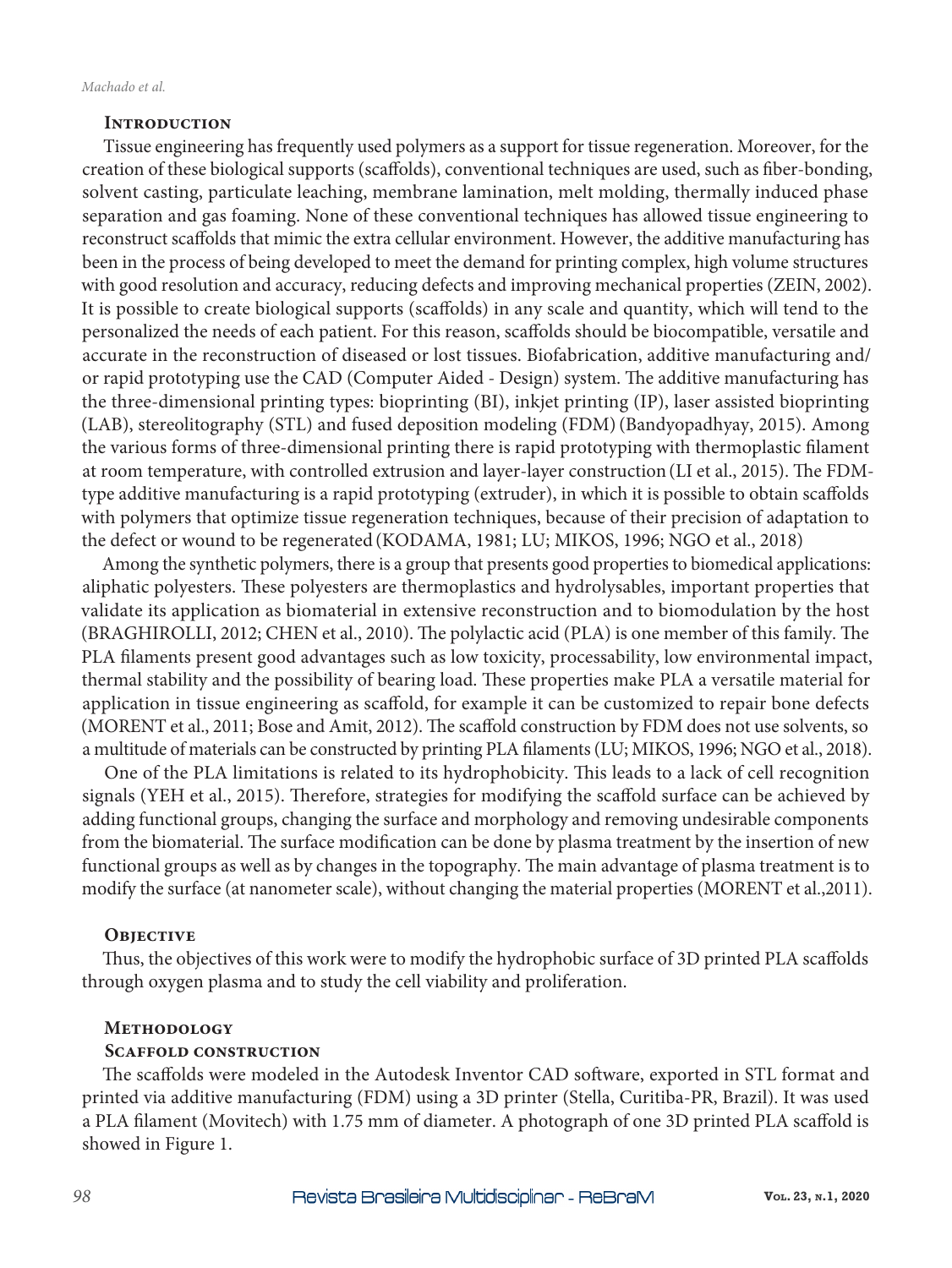

**Figure 1 -** PLA scaffold obtained by additive manufacturing (FDM).

**Source:** Prepared by author.

# **Modification by oxygen plasma**

The system consists of a stainless-steel reactor ( $\sim$  5.2 x 10<sup>-3</sup> m<sup>3</sup>) containing two parallel circular electrodes of 11.9 cm in diameter, separated by 5 cm. The system pressure is reduced with the aid of a rotating mechanical pump (Edwards E2M18) being monitored by a Pirani type APGX sensor positioned on the upper flange of the reactor. Gases from cylinders are introduced through a stainless-steel manifold coupled to polyamide hoses, through needle-type valves (Edwards model LV-10K) for flow control. A Tokyo Hy-Power RF-300 Radio Frequency (RF) source (13.56 MHz, 0-300 W) coupled to a Tokyo Hy-Power MB-300 impedance hunter provides electrical signal for plasma ignition. A GBS Elektronik RUP6 20 source that generates rectangular negative voltage pulses up to 20 kV in amplitude and up to 3 kHz also makes up the system. This device allows control the connected pulse width between 1 and 100 μs. A Tektronix Model TDS 2014 digital four-channel oscilloscope is used to adjust the bias signal parameters. A potentiometer for controlling the sample holder resistive heating and an adjustable home voltage source (0-1200 V) for generating direct voltage bias signals are also used. Parameters - Plasma Ablation Chemical Composition Oxygen only. Plasma Excitation Signal Lower Electrode Ground Reactor Walls, 0.5 min times; 1 min; 5 minutes; 10 minutes and 20 minutes. RF Power 50 W 25 - Experimental apparatus used in film depositions. 50 Watts power was used at a pressure of  $2.5x\ 10^{-2}$  Torr with a background pressure of 0.905 x  $10^{-2}$  Torr.

# **Physical-chemical characterization**

# **Contact angle**

Contact angle measurements were performed in a Rami-Hart 100-00 goniometer with temperature and humidity controlled environment. Five water drops were deposited in different positions of the sample. For each drop, 20 measurements of contact angle were made, totalizing 100 values.

# **Atomic Force Microscopy (AFM)**

Measurements were done by using a Park Systems manufacturer equipment, NX-10 model, and the operation mode was intermittent contact (tapping). The tip used was the NCHR model from the Nanosensors manufacturer, with a constant force of 42 N/m and a resonance frequency of 320 KHz. A way to measure the surface roughness, namely root mean square roughness (Rq). Rq is the root mean square average of height deviation taken from the mean image data plane.

# **Fourier transform infrared spectroscopy (ftir)**

Transmittance spectra (4 cm<sup>-1</sup> resolution, wavenumber range 400-4000 cm<sup>-1</sup>) were obtained by using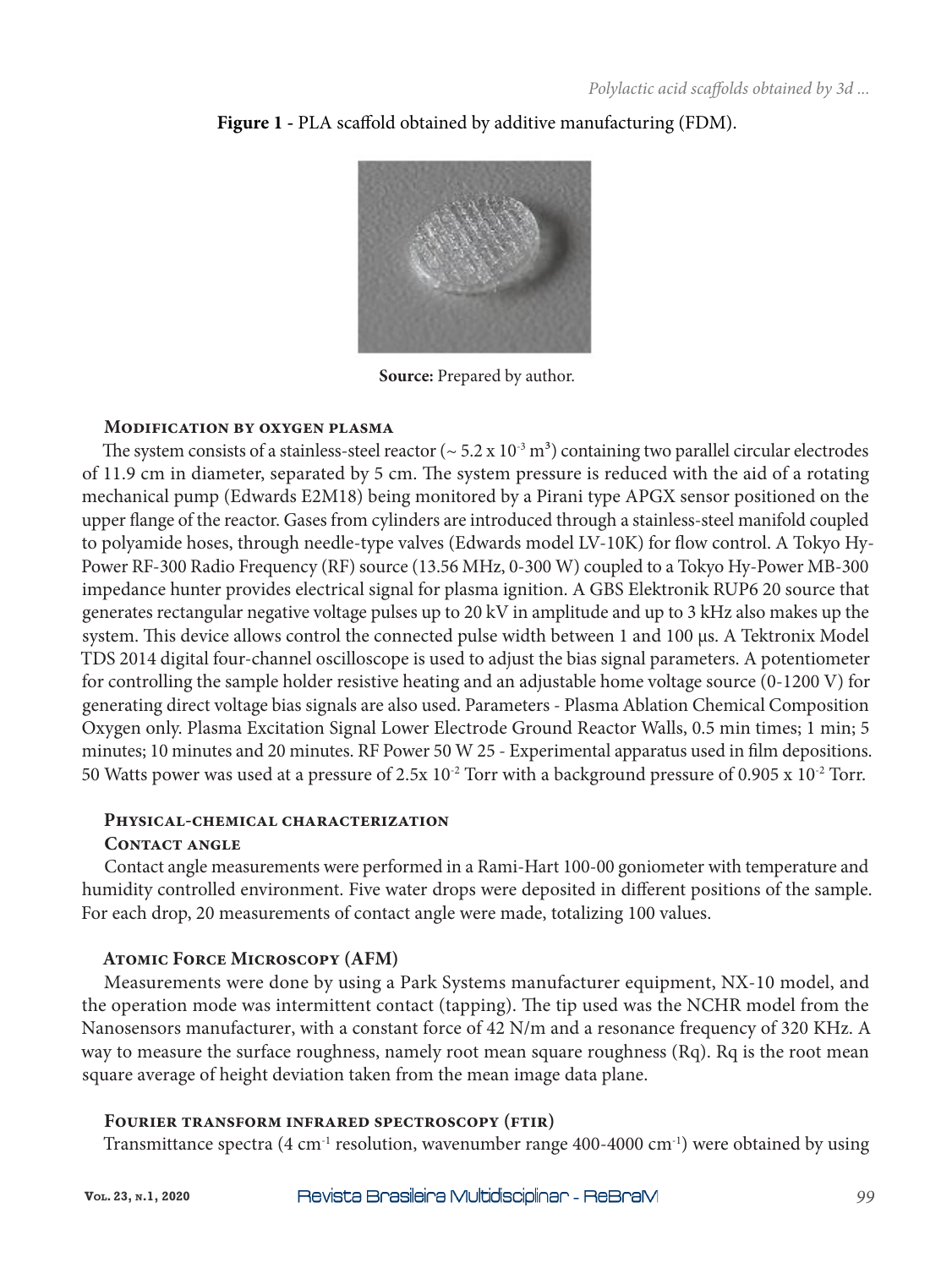a VERTEX 70 Absorption spectrophotometer, BRUKER, with an ATR accessory and a DLaTGS detector.

# **Cell viability and proliferation (***in vitro* **test)**

Cell viability and proliferation, using osteo - 1 lineage (obtained directly from mice to start the strain), were evaluated using the fluorescence detection method of Resazurin sodium salt (Sigma - Aldrich) reduction by mitochondrial enzymes of viable cells. First, all scaffolds were sterilized under UV light for 1 hour (30 min each side) before cell assay. Second, using a 24-well flatbed cell culture plate ( diameter: 16.25 mm; height: 17.3 mm and maximum volume: 3.5 mL each well was filled with sterilized PLA scaffolds (functionalized by oxygen plasma) and  $1x10<sup>5</sup>$  cells per well were seeded and grown in culture medium DMEM with 10% of fetal bovine serum for 24 hours to adhere to scaffolds. After adhesion the medium was removed, and cells were incubated in presence of resazurin solution 10% (v/v) in culture medium for 4 hours. After incubation the resazurin solution was transferred to a 96 well plate and the fluorescence was detected in a reader plate (570 nm excitation and 590 nm emission). DMEM medium was added and cells were maintained in culture for another 48 hours. The procedure with resazurin incubation was repeated and fluorescence detected. The experiment was performed in duplicate and to fixation process it was used paraformaldehyde 4%.

# **Results and discussion**

# **Contact Angle**

The wettability of the samples was determined by the sessile drop method, using the scaffold samples of PLA functionalized by the oxygen plasma. The results corresponded to the arithmetic mean and to the standard deviation, as shown in Figure 2.

Figure 2 - Water contact angles on 3D printed PLA scaffolds modified by plasma at different O<sub>2</sub> action times: 0 min, 0.5 min, 5 min, 10 min and 20 min, where 0 min represents the untreated PLA scaffold.



## **Source:** Prepared by author.

The non-functionalized PLA scaffold has a contact angle of 70°. Compared with those in the literature, the results corroborate that the surface becomes reactive when undergoing ablation in a shorter working time, as demonstrated at the contact angles at 0.5 min; 5 min and by increasing the working time to 10 minutes. However, it was found that this period is enough for the plasma to activate the entire surface of the exposed PLA, giving the lowest contact angle  $(8.64^{\circ} \pm 0.03^{\circ})$  and, therefore, greater hydrophilicity. When this period was extended to 20 minutes, a decrease in this active surface was observed, since the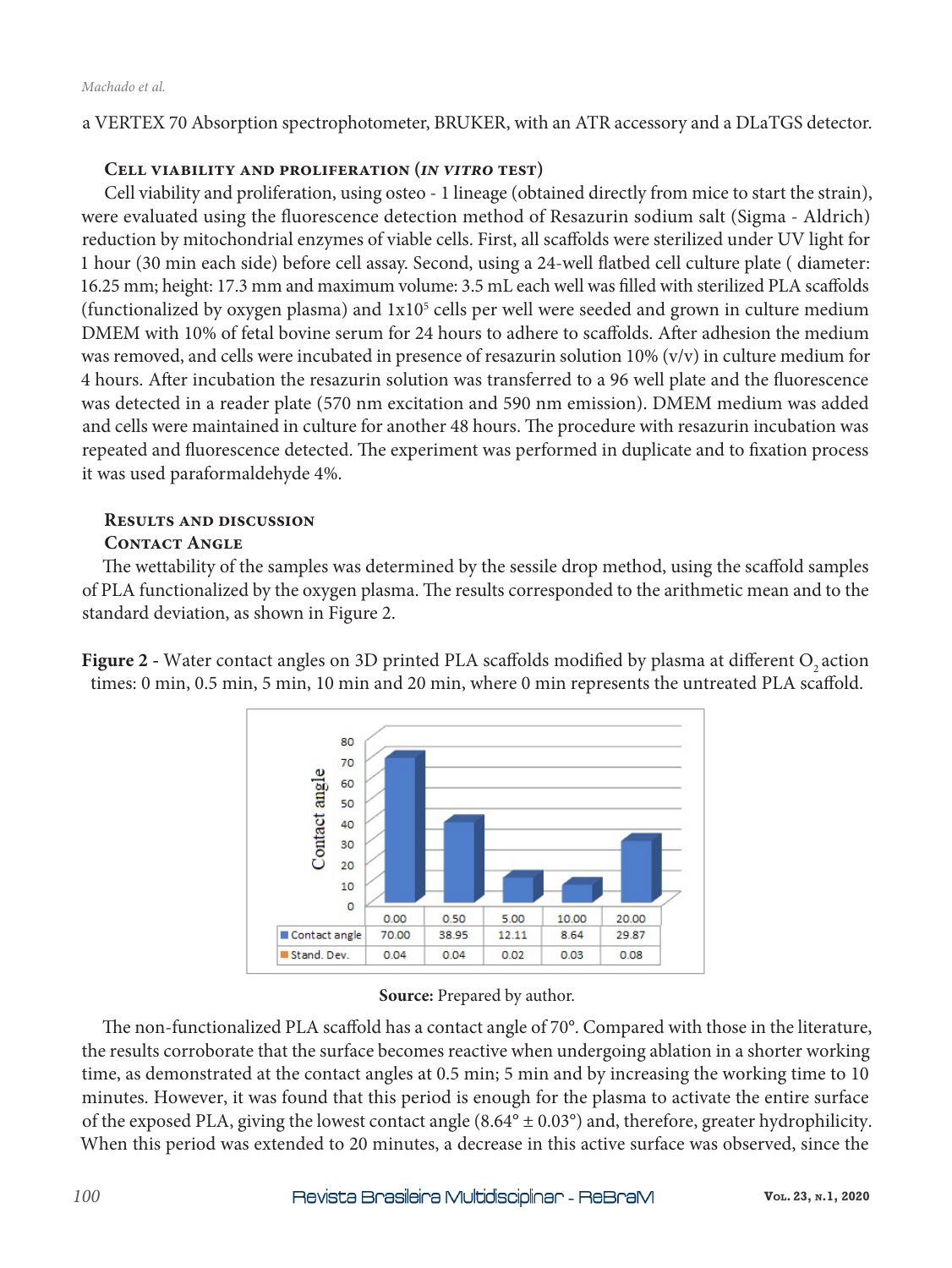excessive working time of the oxygen plasma provokes the recombination of the species generate by plasma, impairing the hydrophilicity (Lai et al.,2015).

# **Atomic force microscopy**

The morphology of the scaffold surface was modified during the exposure to the etching in the plasma reactor. These morphologies at the different times are presented in Figure 3. The roughness formed on the surface has height, width and thickness, which are modified over the measured time intervals.

Figure 3 - AFM images of 3D printed PLA scaffolds. The scaffolds were modified by O<sub>2</sub> plasma at different times: 0.5 min, 5 min, 10 min and 20 min.



**Source:** Prepared by author.

It can be observed that higher plasma time exposures accounted for an increase in the roughness. This increase was directly proportional to the time of the scaffold submitted to the plasma. The plasma etching promotes the incorporation of functional groups as well as the etching of surface. This etching can modify significantly the topography and the roughness (Table 1). The roughness is caused by plasma in the nanometer dimension, as it was observed by Lai (2015). By functionalizing in the nanometer dimension, the scaffold surface became more reactive (see figure 3).

Table 1 - Surface roughness values of the 3D printed PLA scaffolds at different O<sub>2</sub> plasma modification times.

| $\mathbf{u}$<br>Plasma treatment (min) |    |     |      |  |
|----------------------------------------|----|-----|------|--|
| <b>Surface Roughness (nm)</b>          | 92 | 500 | 1000 |  |

**Source:** Prepared by author.

It was obtained a 92 nm roughness for the scaffold that did not receive the plasma treatment. The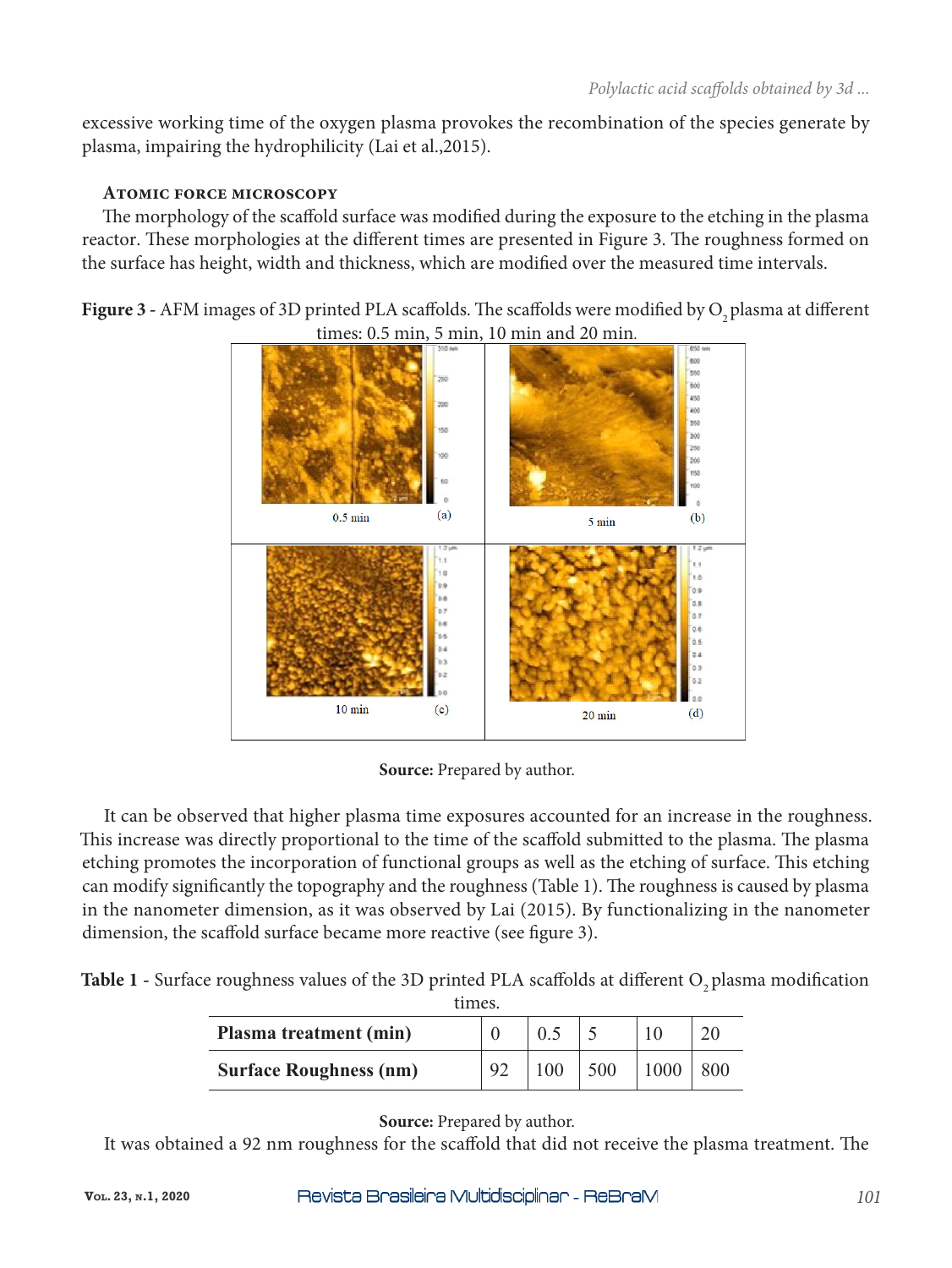#### *Machado et al.*

same value was reported by Jaidev and Chatterjee (2019). When scaffolds receiving the oxygen plasma treatment, the roughness increased to 100 nm, 500 nm and 1000 nm for times of 0.5; 5 and 10 minutes, respectively. With this increased roughness, the hydrophilicity behaved in an inverse and progressive way, peaking at 10 minutes with  $8.64^{\circ} \pm 0.30^{\circ}$  contact angle. Lai (2015) state that in their study the decrease in roughness leads to increased hydrophilicity. In contrast, the results at 20 minutes of ablation showed a disassembly of the surface, with decrease of roughness and increase of contact angle to 29.87º ± 0.08° (see figure 2), with consequent decrease in hydrophilicity.

# **Infrared spectroscopy with Fourrier transform (FTIR)**

The FTIR spectra of the unmodified PLA scaffolds (0 min) and at different times of action of the oxygen plasma are shown in figure 4. These show the following oxygen related bands: the C = O stretch of the ester group at 1740 cm<sup>-1</sup>, angular deformations of COH at 1452 cm<sup>-1</sup> and 1363 cm<sup>-1</sup>, asymmetric axial deformations of the ester group (OCC) at  $1180 \text{ cm}^{-1}$  and  $1080 \text{ cm}^{-1}$ , similar other results (MATOS et al., 2019).

**Figure 4** - Fourier Transform Infrared spectra of the PLA scaffolds at different times of  $O_2$  plasma action, where 0 min represented the untreated scaffold.



**Source:** Prepared by author.

The spectra showed a decrease in the intensity of these carbon-oxygen bonds (C-O) with increasing plasma action time, similar to that described by Lai (2006), except for the sample with 10 min of  $\mathrm{O}_{_2}$ . Once the time is increased to 20 min, the greatest decrease in the intensity of these bands is noted, suggesting a loss of C-O bonds. These losses can be explained by breaks of these bonds with subsequent recombination of radicals without the formation of oxygenated species on the surface (INAGAKI et al., 2002).

In the case of the PLA scaffold with 10 min of treatment, increases in the peak intensities and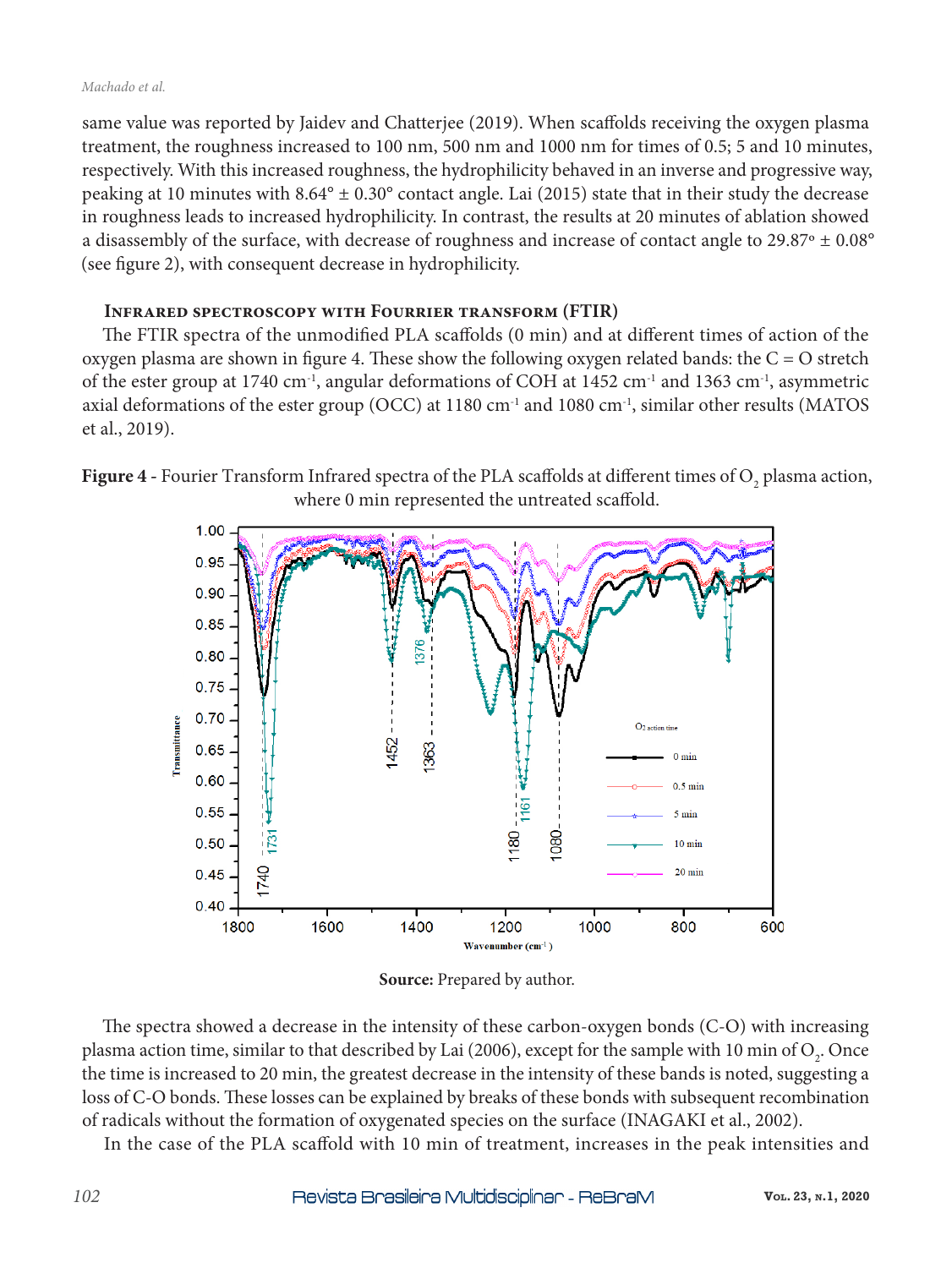small displacements of different C-O bands were observed, evidencing an increase in the quantity of oxygenated species, thus suggesting the oxidation of the material surface by action of the oxygen plasma (Jordá-Vilaplana et al., 2014). Thus, the raise of C=O type bonds on the polymer surface increases PLA hydrophilicity (LAI et al., 2006). This hydrophilicity increase has already been observed in our previous results with the greatest decrease of the contact angle and increase in surface roughness of the PLA scaffolds at 10 min.

# **Cell viability and proliferation**

The physiological behavior and biocompatibility of the biomaterial consists in: not presenting cytoxicity; not being allergenic; not being carcinogenic and not causing any damage to the host site over time (WANG et al., 2013). The *in vitro* test aims to measure cellular responses in the presence of the biomaterial. This, in turn, offers a level of safety due to reactions caused by the biomaterial in clinical situations. The physiological processes depend on the health of the host, the biomaterial surface and its physical-chemical process (WANG et al., 2013).

The use of osteo-1 lineage cells is because the scaffold may have potential for bone regeneration. Resazurin was used to evaluate cell viability and proliferation. Resazurin (blue and nonfluorescent) is reduced to resorufin (pink and highly fluorescent) which is further reduced to hydroresorufin (uncoloured and nonfluorescent). This dye changes its pigmentation in the medium due to live cell activity, is accepted as a standard test for cell viability and proliferation (BRIEN et al., 2000). The fluorescence results are showed in Figure 5. It is noted that all materials present cell viability, by the fluorescence values, indicating that the PLA scaffolds don't have cytotoxic effects. These results agree with Queiroz et al., they verified that PLA membranes did not present cytotoxicity *in vitro* and also promoted proliferation of osteoblasts (QUEIROZ et al., 2019).

The proliferation was estimated by the fluorescence difference between the 1<sup>st</sup> and 3<sup>rd</sup> day of each group. For the control group, the fluorescence (F) beginning in  $6.8x10<sup>7</sup>$  and increase up to  $55x10<sup>7</sup>$  (p = 0.0114), in the 0.5 min group, F beginning in  $5.8x10^7$  and increase up to  $46x10^7$  (p = 0.0156), in the 5 min group F started at 17x10<sup>7</sup> and reach 49x10<sup>7</sup> (p = 0,0898 ), in the 10 min group F started at 13x10<sup>7</sup> and increase up to 54 x10<sup>7</sup> (p = 0,0670) and in the 20 min group F beginning in  $10x10^7$  and reach 67x10<sup>7</sup> (p = 0,0194). It was found that the proliferation in treated scaffolds with 5 and 10 minutes don't have statistically significant difference (with 95 % of confidence level) and an improvement in proliferation for the untreated scaffold (control) and for the treated scaffolds with 0.5 and 20 minutes. These last groups presented contact angles greater than of 29°, indicating that osteo-1 lineage cells in this case prefer the less hydrophilic materials to proliferate.

To analyze the method efficiency was used the 3<sup>rd</sup> day fluorescence values for comparing the control with each group. The obtained probability values were 0.3310 (0.5 min); 0.6190 (5 min); 0.9416 (10 min) and 0.3313 (20 min), indicating that not statistically significant difference were obtained in proliferation with the oxygen plasma modification for this osteoblastic cells.

It was noticed, as in the study by Gregor (2017), that the ablation of PLA scaffold surface printed by additive manufacturing proved to be easy, versatile and with an excellent cost-benefit relation. The use of substances and processes of easy access, low cost and eco-friendly(MATOS et al.,2019) for the optimization of roughness, hydrophilicity, viability and cell proliferation is recommended.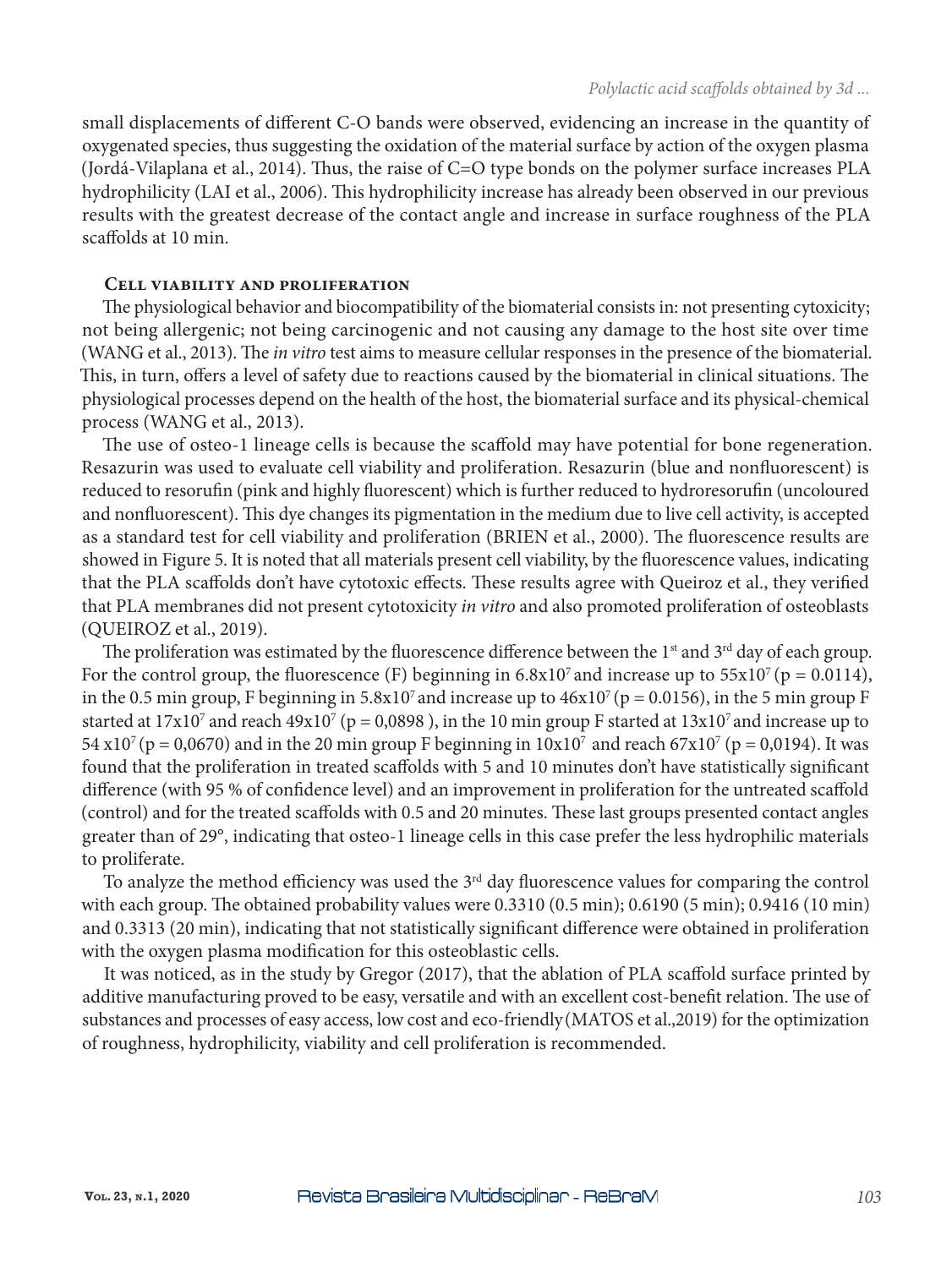**Figure 5 -** Viability and proliferation of 3D printed PLA scaffolds. It was represented the untreated PLA scaffold (0 min-control) and the different times of  $\rm O_{2}$  plasma action: 0.5 min, 5 min, 10 min and 20 min.



**Source:** Prepared by author.

# **Conclusions**

The oxygen plasma modification in the surface of 3D printed PLA scaffolds is an easy and versatile method that allowed increasing the PLA hydrophilicity and surface roughness. The better result was obtained by using a plasma exposure time of 10 minutes. Although the surface modifications were effective and the PLA scaffolds were not cytotoxic, there were no improvements in the proliferation process with the studied osteo-1 lineage cells. Therefore, to validate the method future studies will be done with other types of cells.

# **Acknowledgements**

The authors are grateful for the support provided by the universities involved in this research: Biopolymers and Biomaterials Research Group - BIOPOLMAT. University of Araraquara – UNIARA; Department of Chemistry, Center for Exact Sciences and Technology. Federal University of São Carlos, UFSCAR; Plasma and Materials Group, Sorocaba Institute of Science and Technology. Paulista State University - UNESP. Sorocaba; University of Franca - UNIFRAN.

# **References**

BANDYOPADHYAY, A; BOSE, S. "3D printing of biomaterials", Sumandas**. MRs Bulletin**, v.40, p.108- 112. February, 2015.

BOSE, S; ROY,M; BANDYOPADHYAY, A. "Recent advances in bone tissue engineering scaffolds" **Trends in biotechnology**, v.30, n. 10, p. 546-554, 2012.

BRAGHIROLLI, D. I. – **Produção de scaffolds contendo células tronco para uso na engenharia de**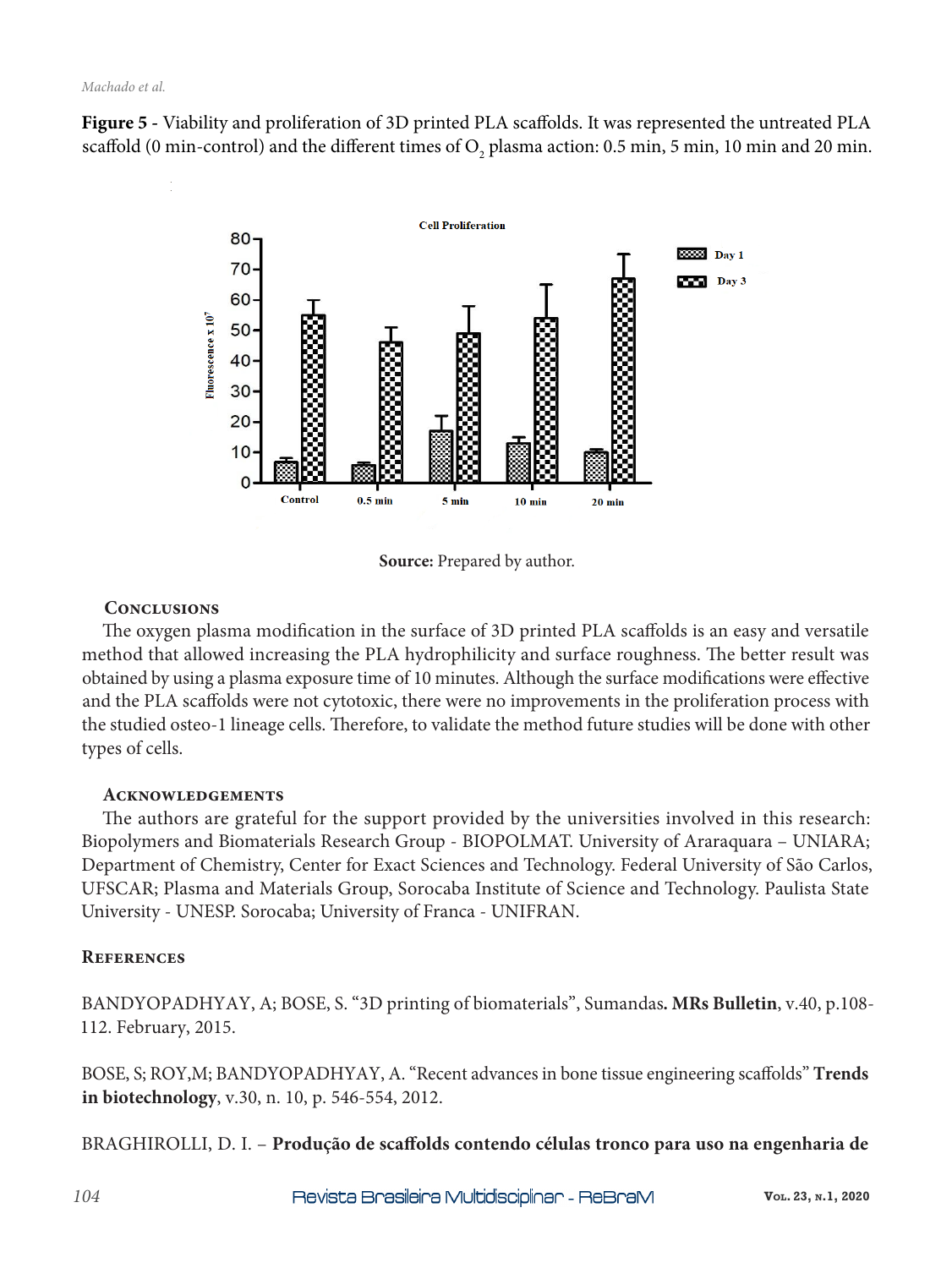**tecidos através da associação das técnicas electrospinning e bio-eletrosparying**. Julho de 2012. 94 f. Dissertação (Mestrado em Ciências dos Materiais) – Universidade Federal do Rio Grande do Sul, Porto Alegre - RS, 2014.

BRIEN, J, O; WILSON, I; ORTON, T; POGNAN, Ë. Investigation of the Alamar Blue (resazurin) fluorescent dye for the assessment of mammalian cell cytotoxicity. **European Journal of Biochemistry**, v. 267, p.5421–5426, 2000.

CHEN, C. B. LIANG, D. Lu, A. OGINO, X. WANG, M. NAGATSU**,** "Amino group introduction onto multiwall carbon nanotubes by NH3/Ar plasma treatment", **Carbon.** v. 48, [S. l.], p.939-948, 2010.

GREGOR, A; FILOVÁ, E; NOVÁK, M; KRONEK, J; CHLUP, H; BUZGO, M; BLAHNOVÁ, V; LUKÁSOVÁ, V; BARTOS, M; NECAS, A; HOSEK, J. Designing of PLA scaffolds for bone tissue replacement fabricated by ordinary commercial 3D printer. **Journal of Biological Engineering**, v.11, n.1, p.1–21, 2017.

INAGAKI, N.; NARUSHIMA, K.; TSUTSUI, Y.; OHYAMA, Y. Surface modification and degradation of poly(lactic acid) films by Ar-plasma. **Journal of Adhesion Science and Technology**, v. 16, n. 8, p. 1041–1054, 2002.

JAIDEV, L, R; CHARTTERJEE, K. Surface functionalization of 3D printed polymer scaffolds to augment stem cell response. **Materials and Design**, v.161, p.44–54, 2019.

JORDÁ-VILAPLANA, A; FOMBUENA, V; GARCÍA-GARCÍA, D; SAMPER, M.D; SÁNCHEZ-NÁCHER, L**.** Surface modification of polylactic acid (PLA) by air atmospheric plasma treatment. **European Polymer Journa**l, v. 58, p. 23–33, 2014.

KODAMA, H. "Automatic method for fabricating a three-dimensional plastic model with photohardening polymer" **Review of Scientific Instruments,** v.52, n. 11, p. 1770–73, 1981.

LAI, Jiangnan; SUNDERLAND, Bob; XUE, Jianming; YAN, Sha; ZHAO, Weijiang; FOLKARD, Melvyn; MICHAEL, Barry D.; WANG, Yugang. Study on hydrophilicity of polymer surfaces improved by plasma treatment. **Applied Surface Science**, v. 252, n. 10, p. 3375–3379, 2006.

LI, J; He, L; ZHOU, C; ZHOU, Y; BAI, Y; LEE, F. Y; MAO, J. J. 3D printing for regenerative medicine: From bench to bedside. **MRS Bulletin**, v.40, n.2, p.145–153, 2015.

LU, L; MIKOS, A, G. The importance of new processing techniques in tissue engineering. **MRS Bulletin**, v. 21, n. 11, p. 28–32, Nov, 1996.

MATOS, B. D. M; ROCHA, V; DA SILVA, E. J; MORO, F. H; BOTTENE, A. C; RIBEIRO, C. A; DOS SANTOS DIAS, D; ANTONIO, S. G; DO AMARAL, A. C; CRUZ, S. A; DE OLIVEIRA BARUD, H. G; SILVA BARUD, H, da. Evaluation of commercially available polylactic acid (PLA) filaments for 3D printing applications. **Journal of Thermal Analysis and Calorimetry**, v.137, n.2, p.555–562, 2019.